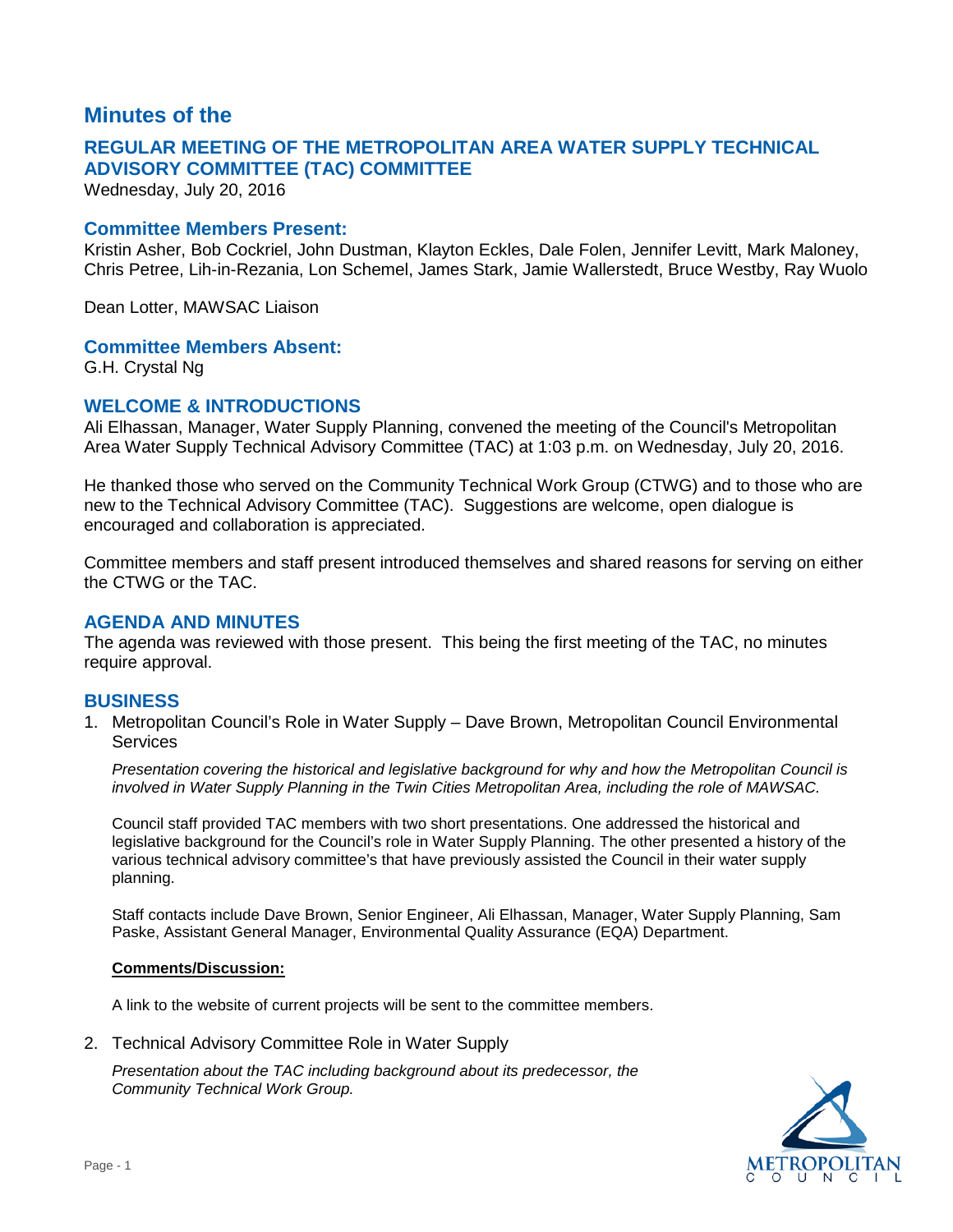#### **Comments/Discussion:**

The TAC committee members discussed their vision for the Committee. The following three questions helped them in their discussion.

*What does success look like to you for the TAC? What do you want to help achieve through the TAC? How do you see yourself, as a TAC member, helping that to happen?*

Highlights from the discussion:

A successful TAC committee would;

- i. Be strategic and forward thinking
- ii. Produce best practices for drinking water in extreme conditions
- iii. Support implementation of ideas and explore/research topics
- iv. Leverage water experts in industry and commerce
- v. Have a clear understanding of MAWSAC's purpose and goals.
- vi. Provide value to state plans such as the drought plan
- vii. Get work done proactively and would not operate in crisis mode
- viii. Provide guideposts to deal with future uncertainty
- ix. Suggest possible solutions to various issues before crises arise
- x. Consider U of M's Minnesota Water Sustainability Framework as a model
- xi. Need to understand better what the role of MAWSAC is. Would be helpful to have that reviewed

#### 3. TAC Charter Discussion – Lanya Ross, Metropolitan Council Environmental Services

*The draft TAC charter will be presented for review and discussion. Council staff would like to receive TAC member's feedback on the draft charter document. Recommended changes will be brought to MAWSAC and, as appropriate, incorporated into the final document.*

The current version of the TAC charter including purpose, scope, deliverables, milestones and schedules and committee roles and authorizations was reviewed.

The TAC members commented on the scope listed below:

- 1. Create an open and collaborative environment for exchange of water supply technical information and to fully explore the technical aspects of water supply related issues raised by MAWSAC
- 2. Provide ongoing advice for MAWSAC in its water supply planning activities
- 3. Serve as a conduit for communication between technical water supply stakeholders and MAWSAC.

Comments by TAC members on scope was that outcomes should be specifically included within the scope in order to see measurable deliverables. For example, the TAC may serve as a place for stakeholders to go to raise issues or constraints related to costs, regulatory hurdles, etc.

Lanya provided a recap of the revisions that were suggested by TAC members.

Members were asked to review the TAC charter and respond with any additional comments to Lanya Ross by Thursday, July 21, 2016 so that they could be included in the documents for the next MAWSAC meeting.

#### TAC Chair Selection

*Group discussion to select a TAC member to serve as the chair for TAC meetings. Will serve as co-liaison to MAWSAC.*